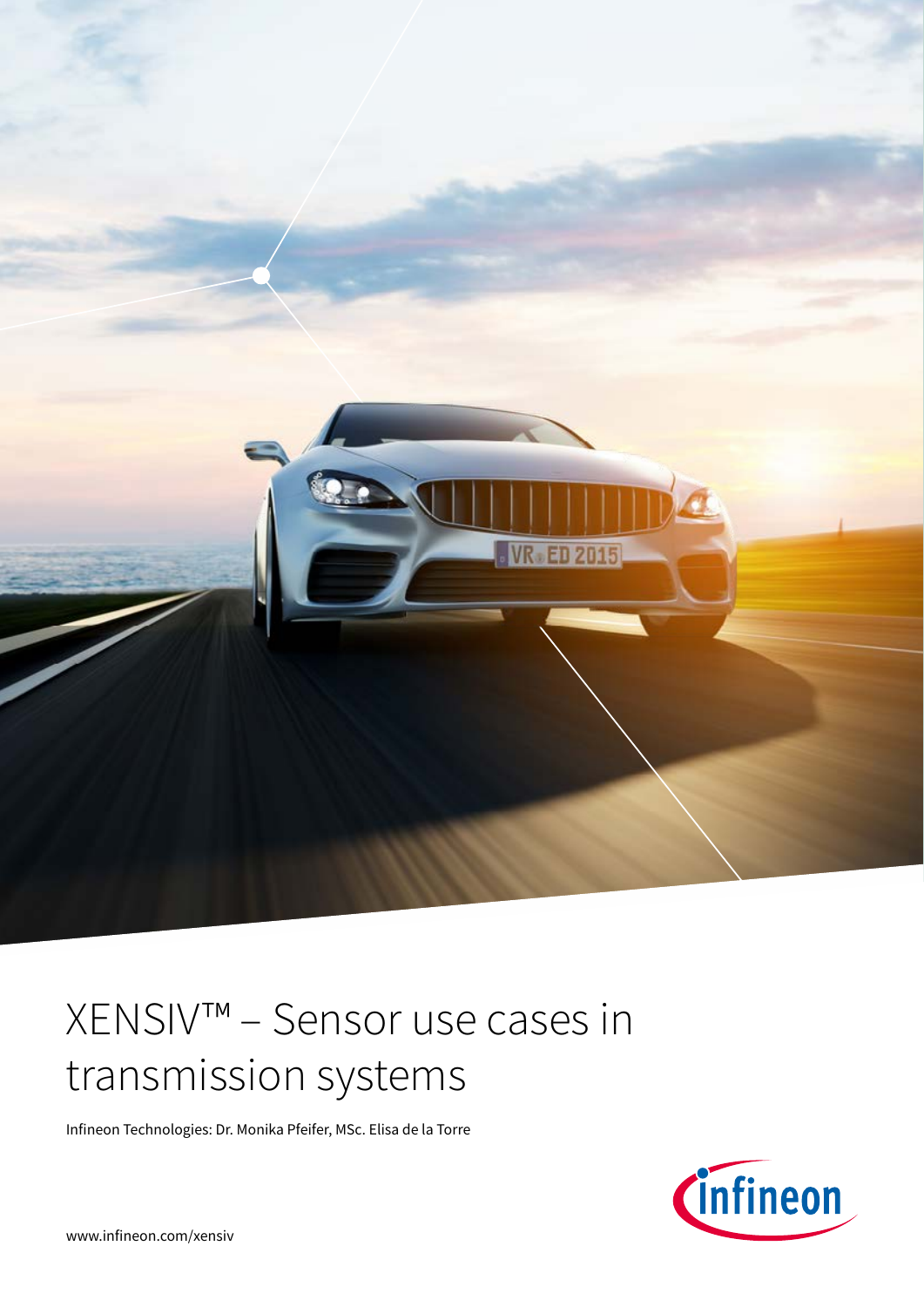## Abstract

The automotive industry faces the challenge of transitioning towards electromobility while also meeting global emissions regulations calling for higher fuel efficiency and lower  $CO<sub>2</sub>$  emissions.

Optimized transmission systems are the key to achieving these goals and improving energy efficiency. In addition to modernizing transmission systems, manufacturers are also challenged to meet customer expectations regarding driving comfort and to also fulfill all safety requirements.

Reliable, accurate sensors are key success factors in many different transmission applications. This paper describes the most important sensor use cases enabling improved system performance and superior control.

Infineon Technologies: Dr. Monika Pfeifer, MSc. Elisa de la Torre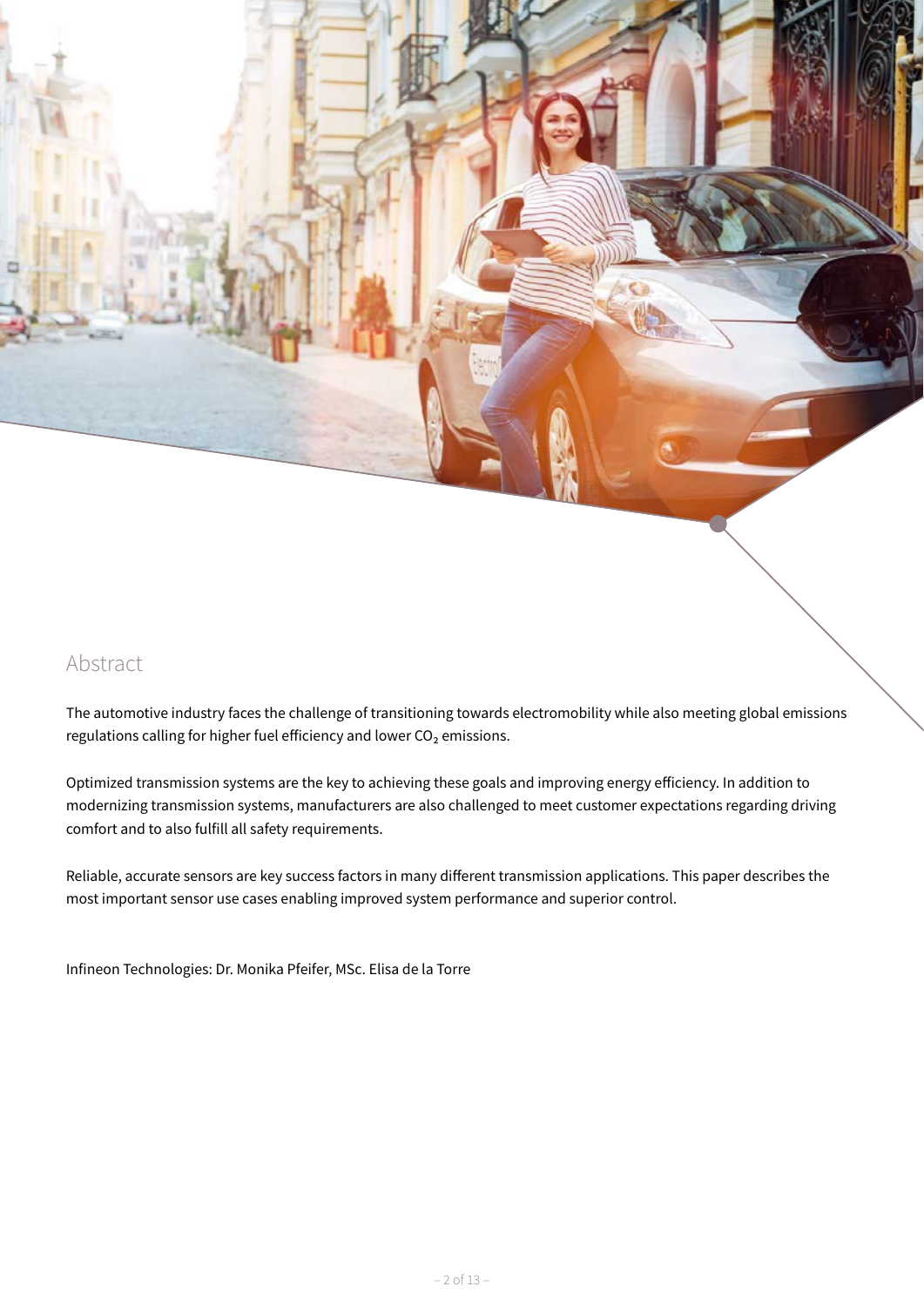# Contents

| Abstract                            |                 | 4. Speed sensing         | -9              |
|-------------------------------------|-----------------|--------------------------|-----------------|
|                                     |                 | 4.1 Product Requirements | 9               |
| 1. Introduction                     | -4              | 4.2 Sensor Portfolio     | 9               |
| 2. Sensor use cases in transmission | $6\overline{6}$ | 5. Summary               | $\overline{10}$ |
| 3. Position sensing                 |                 | 6. Glossary              | $\blacksquare$  |
| 3.1 Gear selector lever             |                 |                          |                 |
| 3.2 Parking lock and gear fork      | 8               | 7. References            |                 |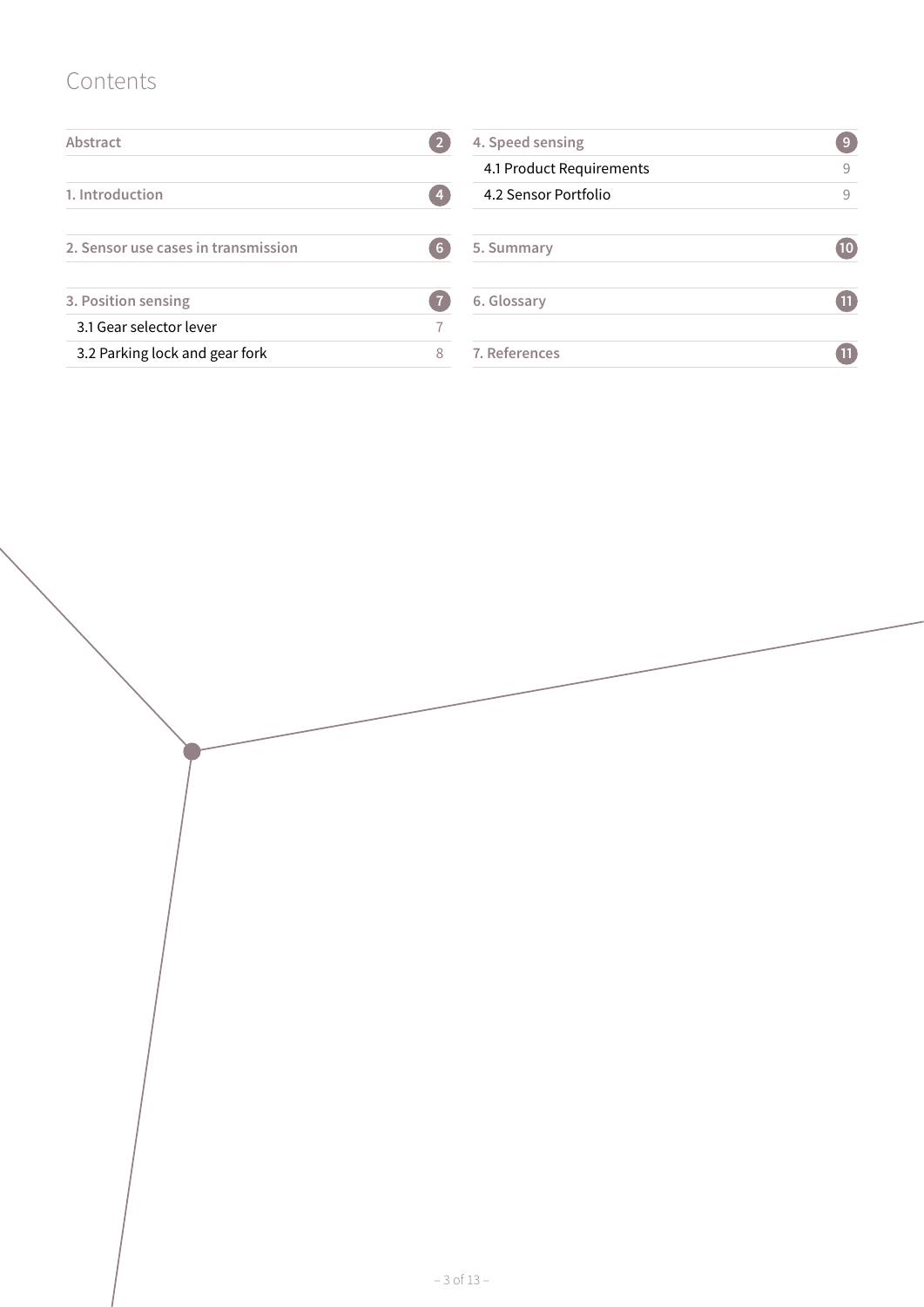# 1. Introduction

The automotive industry faces the challenge of powering today's lifestyle while simultaneously reducing society's carbon footprint. The demand for alternative, more energy-efficient forms of mobility is increasingly pointing towards electromobility. Drivetrain electrification, whether in hybrid electric vehicles or – ultimately – fully electric vehicles, offers higher energy efficiency and zero tailpipe emissions.

Already today, as we transition towards increased electromobility, global emissions regulations such as EURO  $7<sup>1</sup>$  are calling for greater fuel efficiency and fewer CO<sub>2</sub> emissions. Optimized transmissions systems have a vital role to play in meeting these regulation requirements and improving **energy efficiency**. This is because the transmission transfers engine torque to the wheels as the driver presses on the gas. An efficient transmission system must therefore enable reduced parasitic losses, a long last gear ratio, and aggressive torque converter lock-up schedules (zero slip). In addition to this, transmission systems are facing additional challenges from new electrification trends, and now also need to support the evolution of micro/mild/fully hybrid platforms, modular architectures, and improved shift quality in hybrids.



**Figure 1:** Schematic view of a transmission

<sup>1</sup>[https://ec.europa.eu/info/law/better-regulation/have-your-say/initiatives/12313-European-vehicle-emissions-standards-Euro-7-for-cars-vans-lor](https://ec.europa.eu/info/law/better-regulation/have-your-say/initiatives/12313-European-vehicle-emissions-standards-Euro-7-for-cars-vans-lorries-and-buses_en)[ries-and-buses\\_en](https://ec.europa.eu/info/law/better-regulation/have-your-say/initiatives/12313-European-vehicle-emissions-standards-Euro-7-for-cars-vans-lorries-and-buses_en)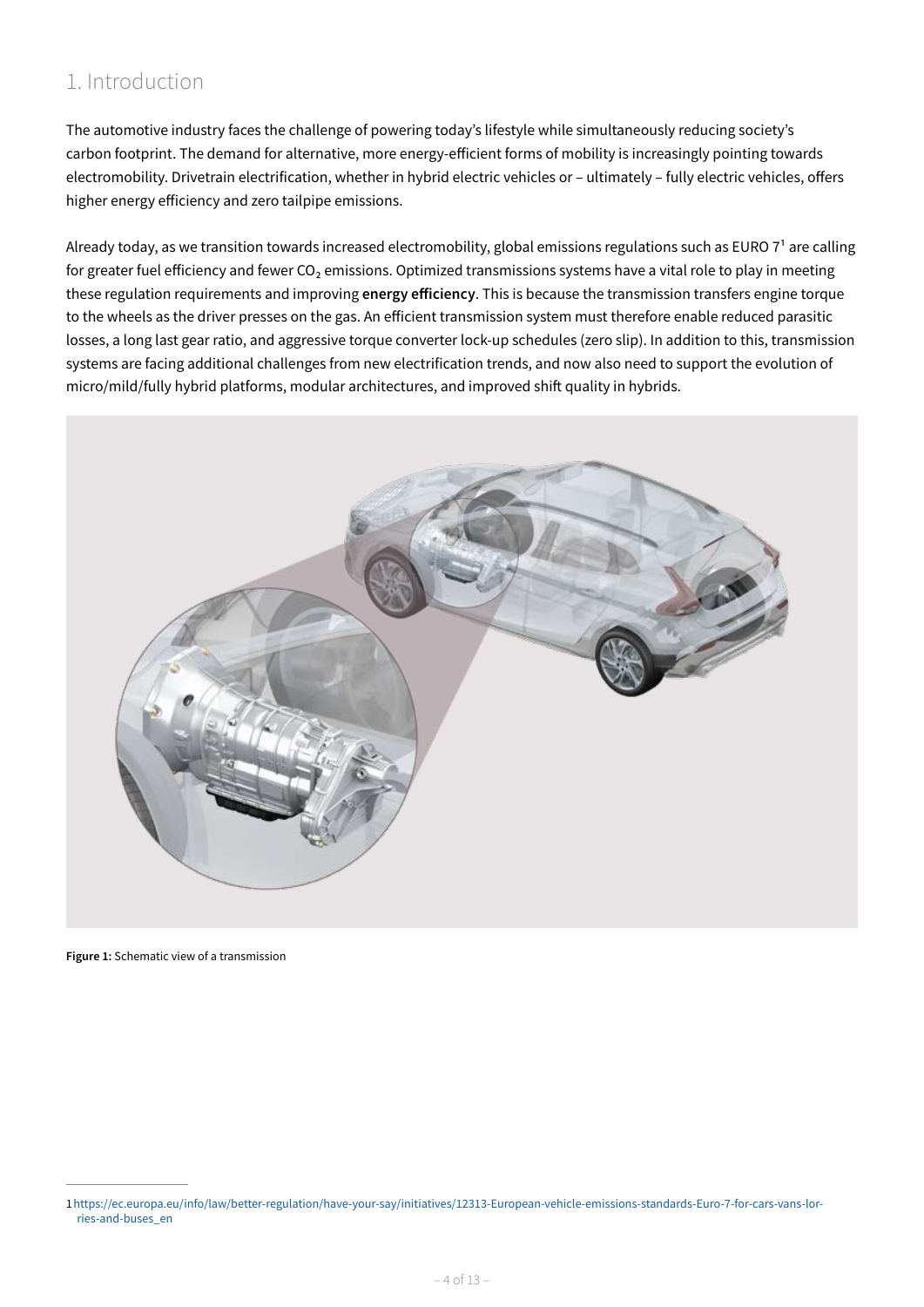In addition to energy efficiency, there are a raft of other important trends in transmission systems. Advanced automatic transmission systems are introducing **new safety concepts** that enable driver assistance functions and the development of autonomous vehicles. Other essential aspects for modern transmission systems include **driving performance** and comfort – both of which strongly influence customer purchasing decisions – as well as size and weight limitations. Automatic transmission architectures (AT, DCT, CVT) have the potential to answer all of these requirements, delivering a smooth driving experience and improved efficiency while at the same time meeting all safety standards with an increased focus on drivability, launch feel, and shift quality over the whole automotive lifecycle.

Reliable and accurate sensors are the key success factor in the evolution of transmission systems. High-performance and efficient transmission systems require intelligent actuation systems that efficiently and smoothly change gears. Accurate speed and position sensors are essential for this function. Transmissions, however, are not a single application. They are made up of many different subsystems and sensors. Infineon offers a wide range of accurate sensors for all automatic transmissions in hybrid and electric vehicles. These sensors improve transmission system performance as well as safety and driving comfort levels, opening the way for manufacturers to migrate from combustion engines to hybrid and fully electrified powertrains. This paper summarizes the most important sensor use cases in transmissions: rotor position for motor commutation, speed sensing, parking lock position, and gear forks, as well as sensing solutions for gear selector devices.



**Figure 2:** Transmission system: key components and sensing domains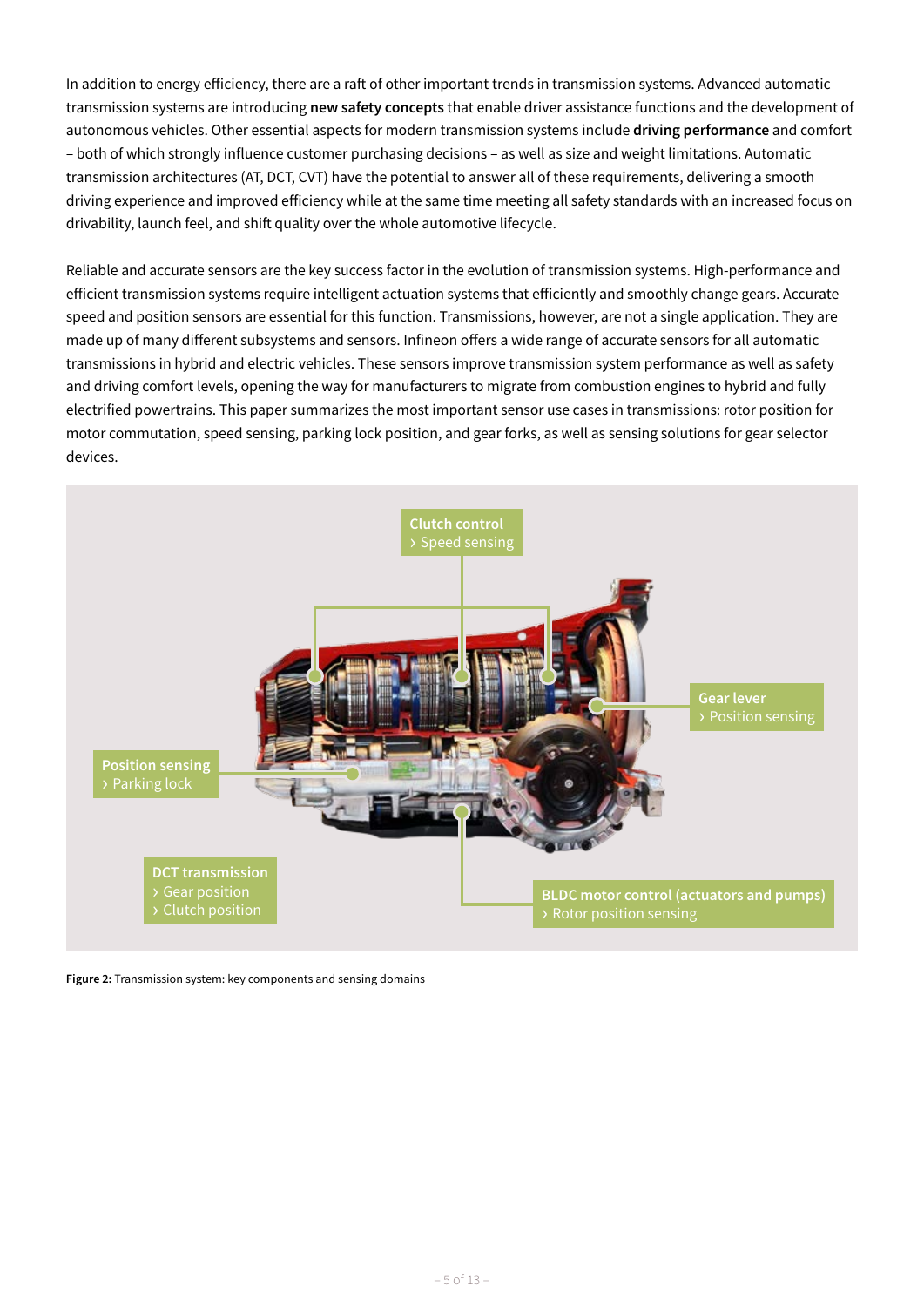## 2. Transmission actuation

Transmission actuators directly influence the controllability, dynamics, size, cost, and efficiency of transmission systems. Changes in the automotive industry have resulted in increasing numbers of more diverse drivetrain architectures. As a result, manufacturers are looking for optimal, technology-independent actuation solutions that meet different requirements but are still modular and can be adapted to almost any transmission. The more widespread use of efficient BLDC motors in actuators is enabling high dynamics and torque density on a minimal footprint with low noise levels and increased lift time. BLDC motors enable cost- and size-optimized electro-mechanical actuation in harsh, dynamic transmission ecosystems.

The performance, efficiency, and controllability of transmission actuators can be significantly improved by integrating rotor position sensors that provide exact position information for motor commutation, especially in conditions with highly dynamic torque (e.g. electric oil pumps). Position sensors are also fundamental for applications with high safety requirements or in use cases where a controlled start-up or reduced noise and vibration levels are required. Infineon has a broad portfolio of Hall switches and angle sensors for motor commutation, addressing different commutation types and responding to different accuracy, interface and system cost needs.



**Figure 3:** Typical set-up of motor control with end-of-shaft position angle sensor (above) and out-of-shaft position Hall latches (below).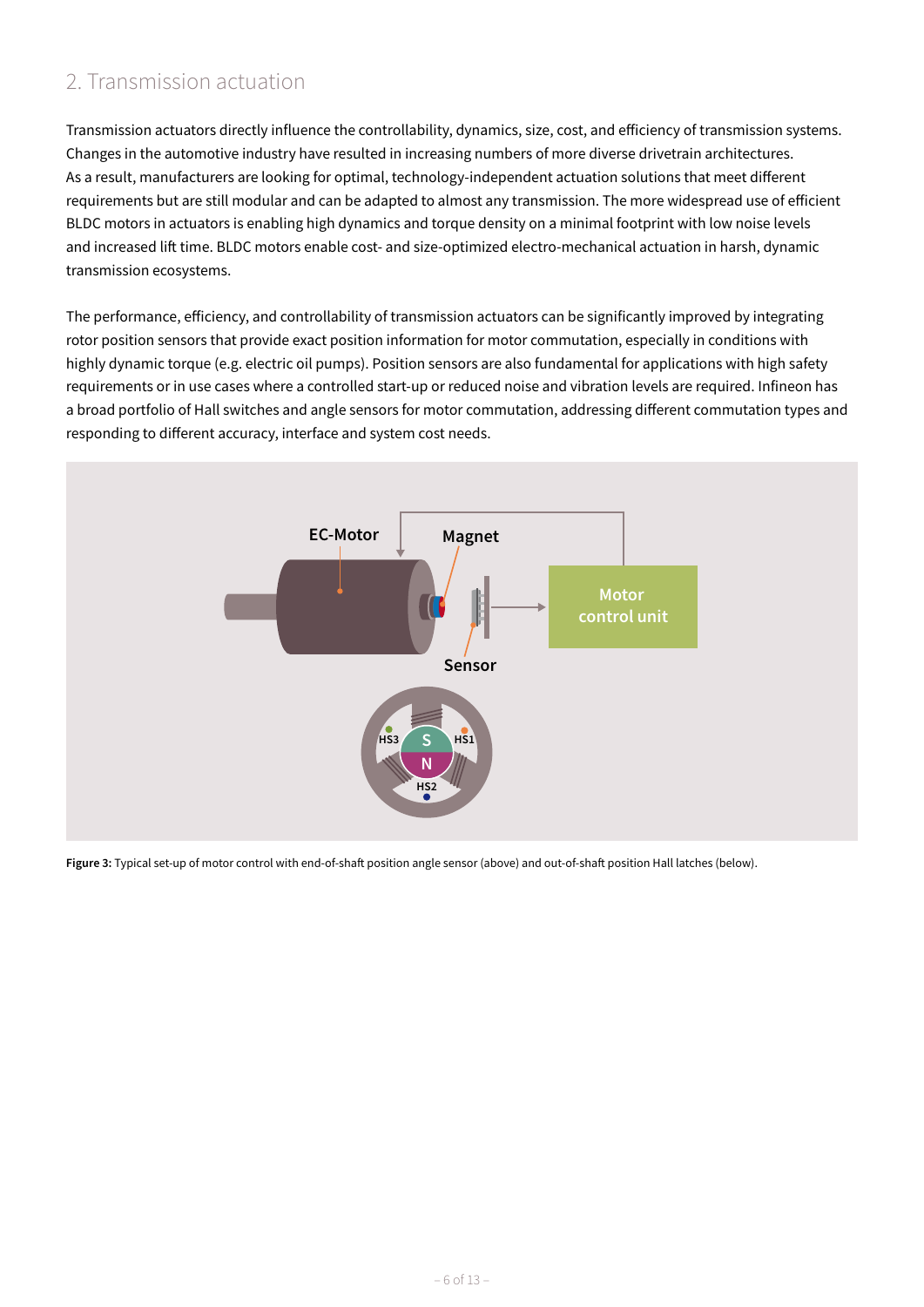## 3. Position sensing

## **3.1 Gear selector lever**

The gear selector lever is the human-machine interface between the driver and the transmission system. The gear or driving mode is selected by moving the lever. In manual transmissions, the lever is mechanically coupled to the transmission. In automatic transmissions today, shift-by-wire systems without any mechanical connection are becoming the standard. In all cases and in all vehicle types (including electric vehicles), a sensor is needed to determine which gear or driving mode has been selected.

In manual transmissions, the reverse gear must be detected in order for the reversing lights to be turned on. To optimize fuel consumption, optional gear lever position detection can be used to display information to the driver, advising them to shift up or down a gear. In automatic transmissions, a sensor detects the shift position of either park, reverse, neutral, or drive (PRND). Manual switching options (up(+) / down(-)) are also supported.

In shift-by-wire systems, a sensing solution is mandatory as changes in transmission modes are achieved using electronic controls without any mechanical link between the gear shifting lever and the transmission. This effectively eliminates the need for a lever, but means that each position must be detectable. As a result, a wide range of designs can be found on the market for selecting the PRND driving mode, including rotary dials and switches. However, lever-like styles still seem to be favored by designers. This freedom also means that the gear selection device may not always be located in the center console. Top column levers located next to the steering wheel are also quite common with some OEMs.

There are lots of different sensing solutions for gear selector devices on the market, depending on the mechanical implementation of the lever movements/positions and the design. Common to all is the ability to detect the discrete position – in other words, the selected operating mode – of the automatic transmission system. Contactless sensing solutions are standard and have a major share in this application field due to their reliability and functional safety gains compared with mechanical switches or potentiometers. Hall switch arrays are often used but pure angular and 3D Hall solutions are common. Driving mode selection can be safety critical, so redundant implementations are often used.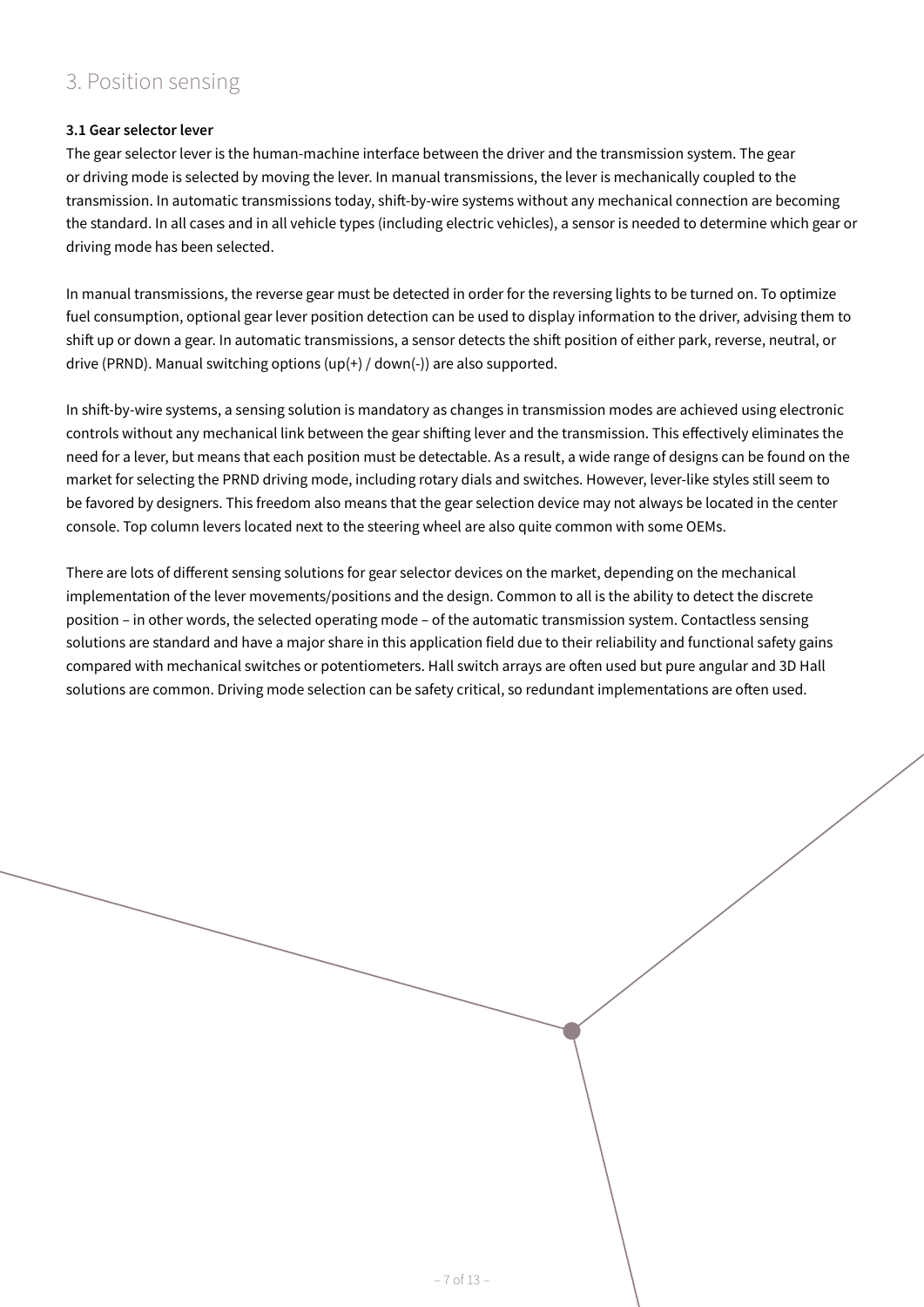## **3.2 Parking lock and gear fork**

The parking lock is a safety and security mechanism designed to prevent a vehicle from moving unintentionally. It is also used as anti-theft protection. The parking lock is either controlled manually by the driver or automatically engaged when the gear lever is set to the "**P**ark" position. Parking brakes are used in all kinds of transmission types and will continue to be part of battery-powered electric vehicles in future.

When the parking lock is engaged, the transmission is physically locked by a pawl that is pushed into a notched wheel on the shaft. This prevents the shaft and subsequently the vehicle wheels from rotating. When the parking lock is disengaged, the pawl is retracted and the shaft is free to move again. The position of the parking lock is controlled by a magnetic position sensor that detects the positions "P engaged" and "P not engaged".

Gear forks are a similar use case here. They control the engagement and disengagement of different gears in a transmission using a linear movement. Position sensors are used to ensure that a gear fork operates smoothly and safely when switching gears. Different designs with Hall switches as well as linear, angle, or 3D Hall sensors are possible for both applications based on the overall system implementation of the OEM.

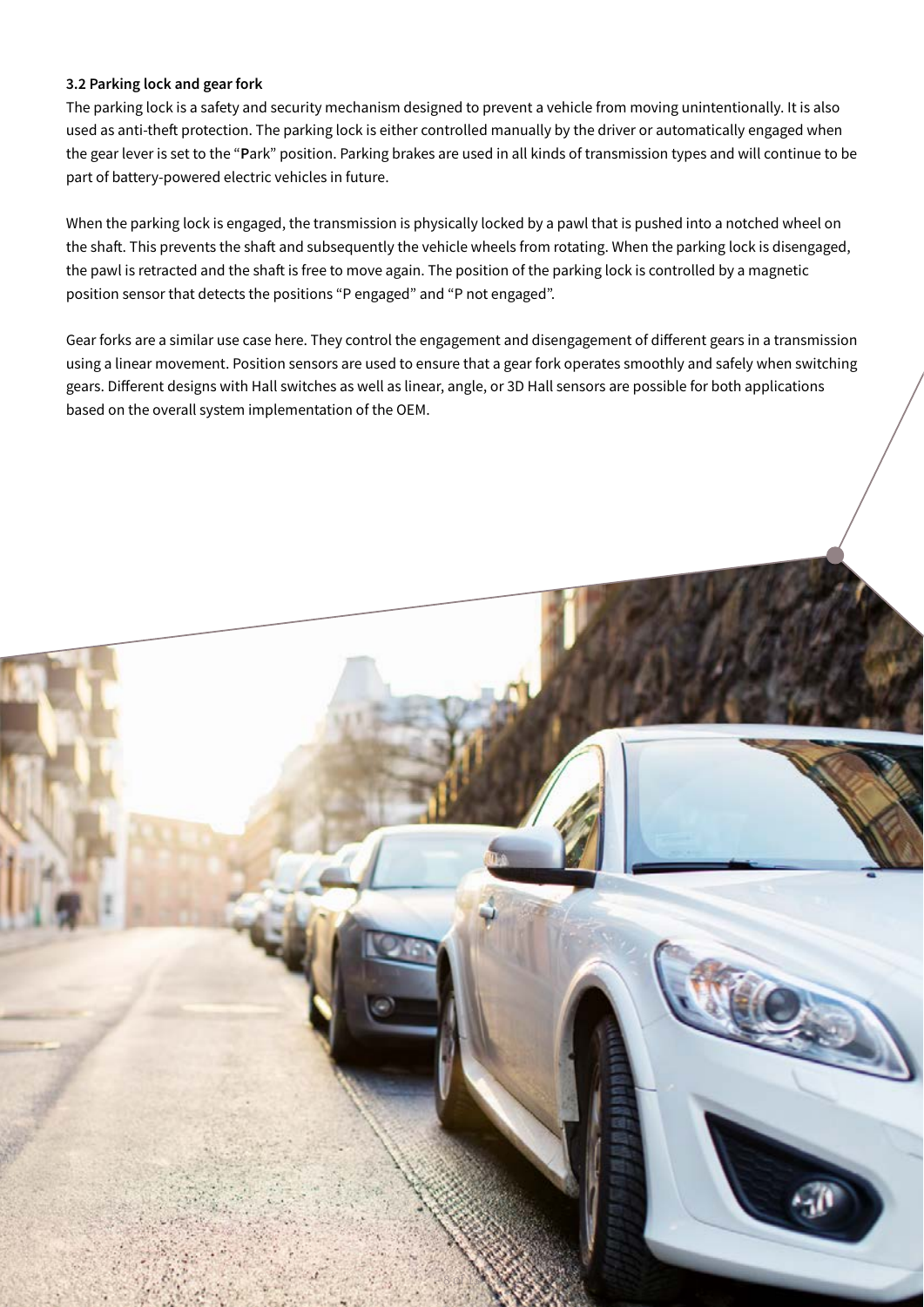## 4. Speed sensing

Automatic transmissions select the appropriate gear ratio without any driver input. Transmission speed sensors provide information that is used to calculate the optimum gear ratio and detect the right moment to change gears. Furthermore, efforts to improve transmission efficiency have resulted in systems that can control the slippage in the torque converter and reduce shift time. To do that, accurate information on the speed of the transmission input and output is required.



**Figure 4:** Transmission speed sensor

Modern automatic transmissions also have to supply information on speed to additional control systems, for instance for decoupling the torque converter at standstill. This improves fuel consumption and reduces the load placed on the running gear. This information also has to be fed to new safety functions that reduce drive torque to prevent skidding on slippery roads and prevent unexpected gear shifting in curves.

Transmission speed sensors can detect direction. This has become essential in continuously variable transmissions (CVTs) because systems need to detect any belt slips to prevent damage to the gearbox. It is also required to support other applications such as hill holders, navigator systems, and start/stop functions. Transmission speed sensors have to be able to reliably detect if the shaft is stationary, detecting rotation down to 0 Hz. They must also be able to safely detect if the car is slowly rolling.

Metal tone wheels in the gearbox are usually used as targets for transmission speed sensors. However, it can be difficult to predict the general shape of the target wheel as this very much depends on the transmission supplier, the transmission type, and the dimensional needs of individual transmissions. Therefore, one of the main challenges facing transmission speed sensors is the different magnetic signals provided by a huge variety of possible gears (dented, stamped, helix or helical, for example). Another key issue specific to transmission applications is that transmission speed sensors have to cope with rotational vibrations and variations in the air gap caused by gear eccentricity or air gap shocks produced when gears are shifted. Sensors have to be robust to withstand vibrations but also extremely sensitive to deal with large air gaps and be able to sense through the transmission housing.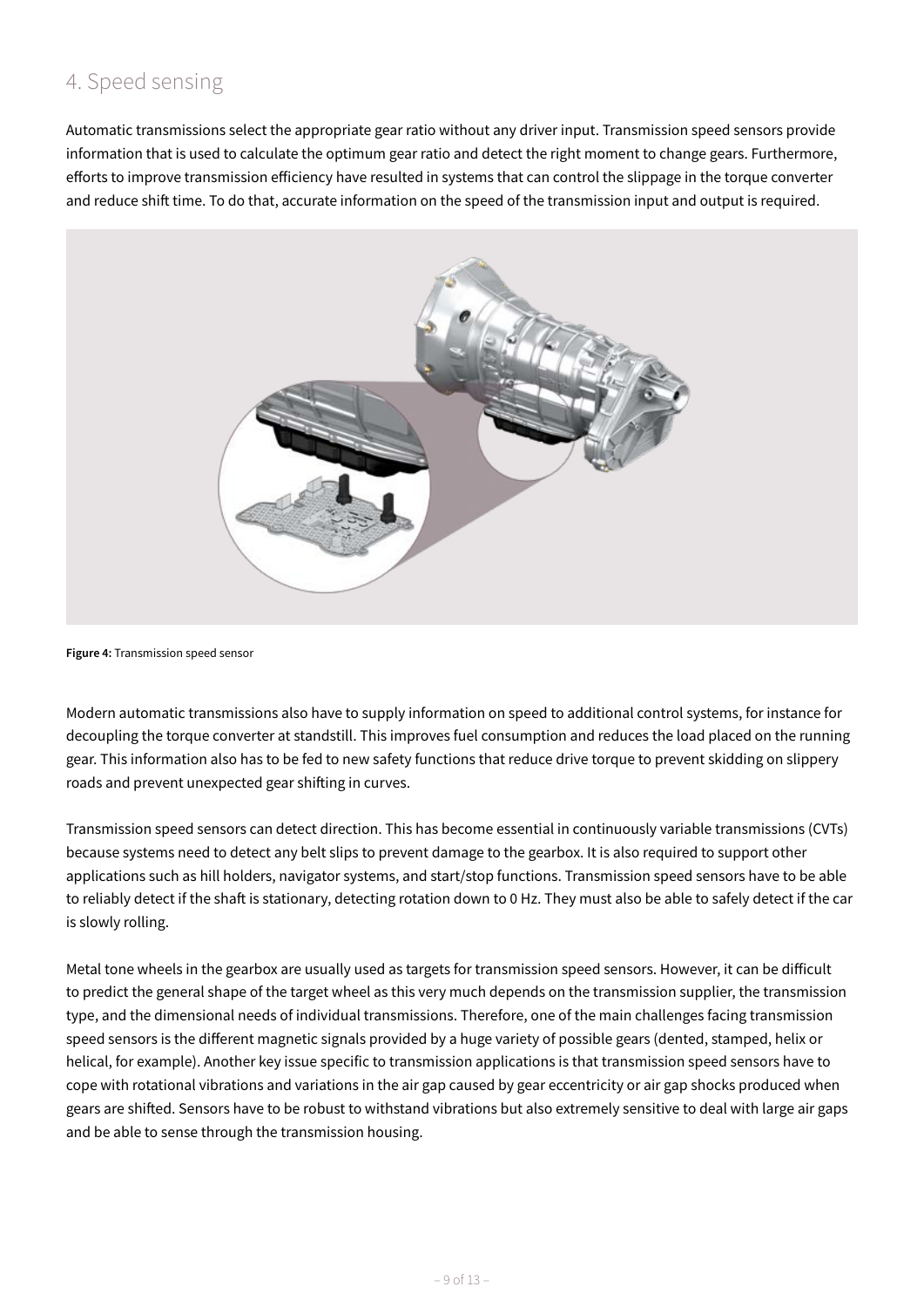## **4.1 Sensor Portfolio**

Infineon's transmission speed sensors address all automatic transmission systems (DCT, ECAT, CVT, AMT) as well as hybrid concepts, DHT, and new EVs. Our sensors have been designed to provide excellent performance in the most challenging gears of the transmission systems.

Our portfolio of transmission speed sensors is based on two different technologies chosen specifically to deliver the robustness and flexibility required for transmission applications.



**Figure 5:** Transmission speed sensing technologies

**Hall**-based technology sensors:

- › Currently most widely used technology worldwide for speed and position sensing
- › Reliable, robust, and easy to use without saturation or flipping, easy to use with back-biased applications

### **TMR**-based technology sensors:

- › Combine the high sensitivity and excellent jitter performance of MR technologies
- › Combine the robustness and user friendliness of Hall sensors with low-cost ferrite magnets

**Two-wire** current interface sensors or **three-wire** voltage interface sensors provide speed information and, depending on the protocol, direction information to the TCU via a PWM protocol.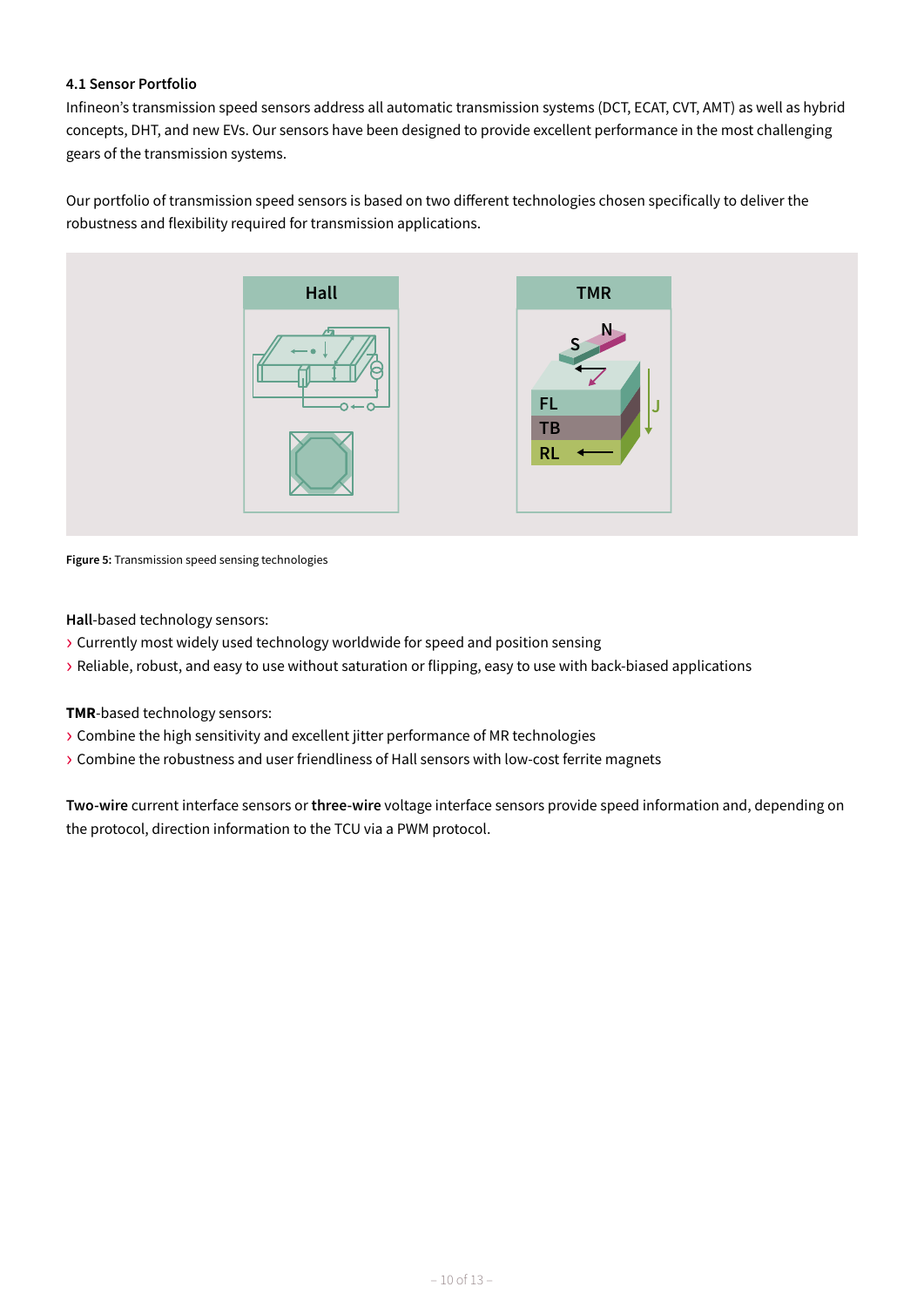# 5. Summary

Modern high-performance and efficient transmission systems need to meet evolving efficiency, safety, and driving comfort requirements. Intelligent actuation systems and precise position and speed sensing are key enablers in meeting these demands and also fulfilling customer expectations.

Infineon offers a wide range of magnetic sensors that satisfy the varied needs of different sensor use cases:

- › Hall switches (e.g. TLE4961-1M, TLE4968-1M) and angle sensors (e.g. TLE5012B, TLE5501) are used for rotor position sensing in motor commutation.
- › Linear sensors (e.g. TLE4997, TLE4998, TLE4999), Hall switches (e.g. TLE4964-3M), and 3D Hall sensors (e.g. TLE493D-P2B6) provide exact position sensing for gear selector lever, parking lock, and gear fork applications.
- › Speed sensors (e.g. TLE4959, TLE4955C, TLE4953C) accurately sense different gear geometries or magnetic encoders.

Infineon's broad portfolio of magnetic sensors is **complemented by** its excellent understanding of systems, enabling it to offer premium customer service worldwide and support system integrators during each lifecycle phase. Thanks to its zero-defect culture, Infineon's high-quality, automotive-qualified ICs can meet the challenges of working in tough environmental conditions. Long-term production plans and dual-production-site strategies ensure supply security over the entire automotive lifecycle.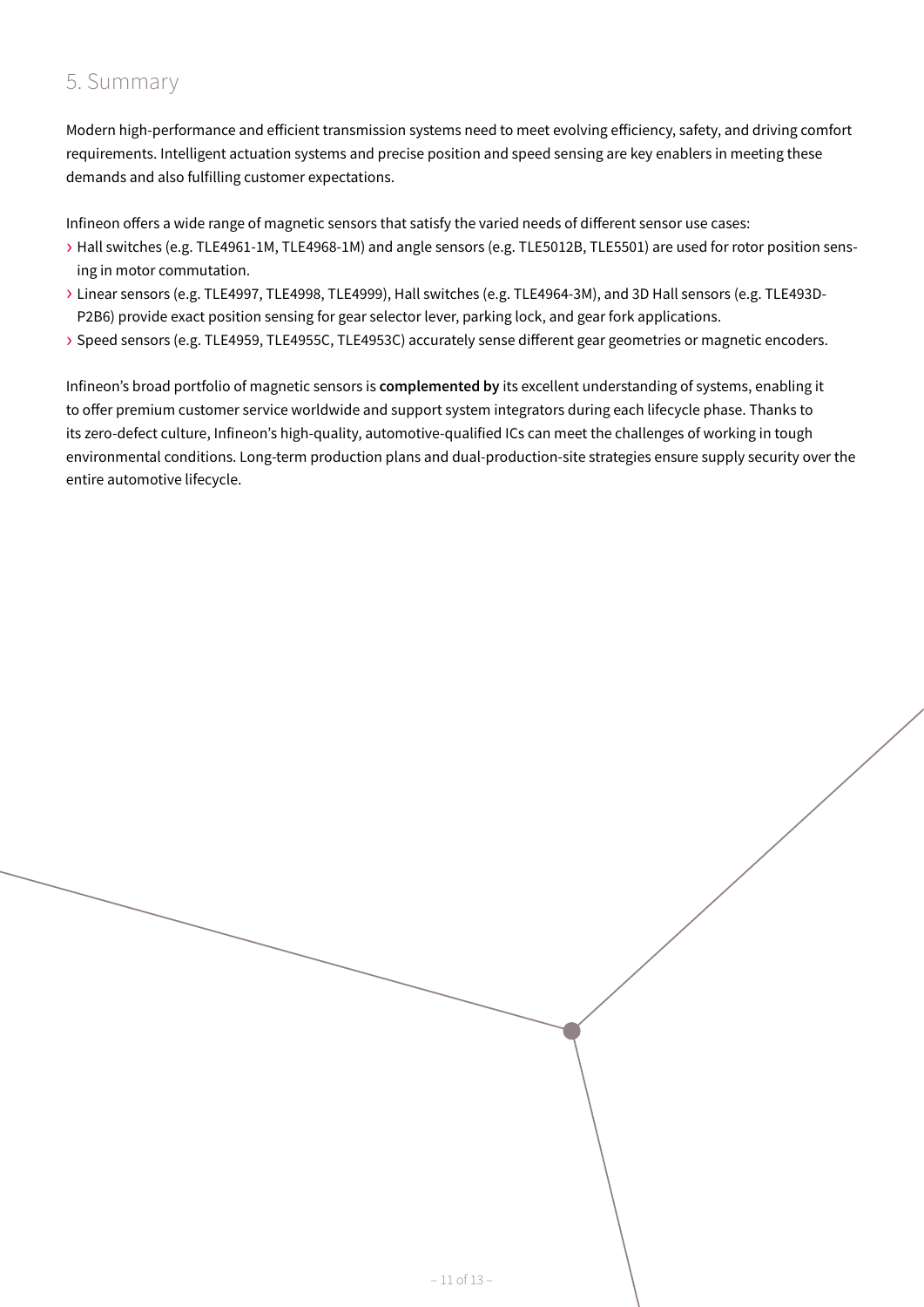# 6. Glossary

- › **Manual transmission (MT):** Manual actuation of the clutch and gear shifting. Widely used in Europe.
- › **Automated manual transmission (AMT):** Is based on electro-mechanical rather than hydraulic technology. The gearbox in an AMT car is a manual gearbox with an automated clutch and gear actuation.
- › **Electronically controlled automated transmission (ECAT):** Planetary gear set that uses a hydrostatic torque converter as a start-up coupling element. This system uses fluid coupling instead of a friction clutch and changes gear by hydraulically locking and unlocking a system of planetary gears.
- › **Double clutch transmission (DCT):** Efficient gear shifting without traction. This system uses two separate clutches for odd and even gear sets. Gears can be shifted without interrupting torque distribution to the road wheels. This is done by applying the engine's torque to one clutch at the same time as it is being disconnected from the other clutch. Widely used in Europe.
- › **Continuously variable transmission (CVT):** This system can change seamlessly through a continuous range of gear ratios using drive pulleys connected by a belt. The flexibility of a CVT with suitable control may allow the input shaft to maintain a constant angular velocity even as the output speed varies. Widely used in Asia.
- › **Dedicated hybrid transmission (DHT):** Optimized hybrid concepts developed with electrical drive motors and actuators.
- › **EV Transmission:** Two or more gear transmissions on an electric vehicle to improve efficiency and simplify the electric motor.